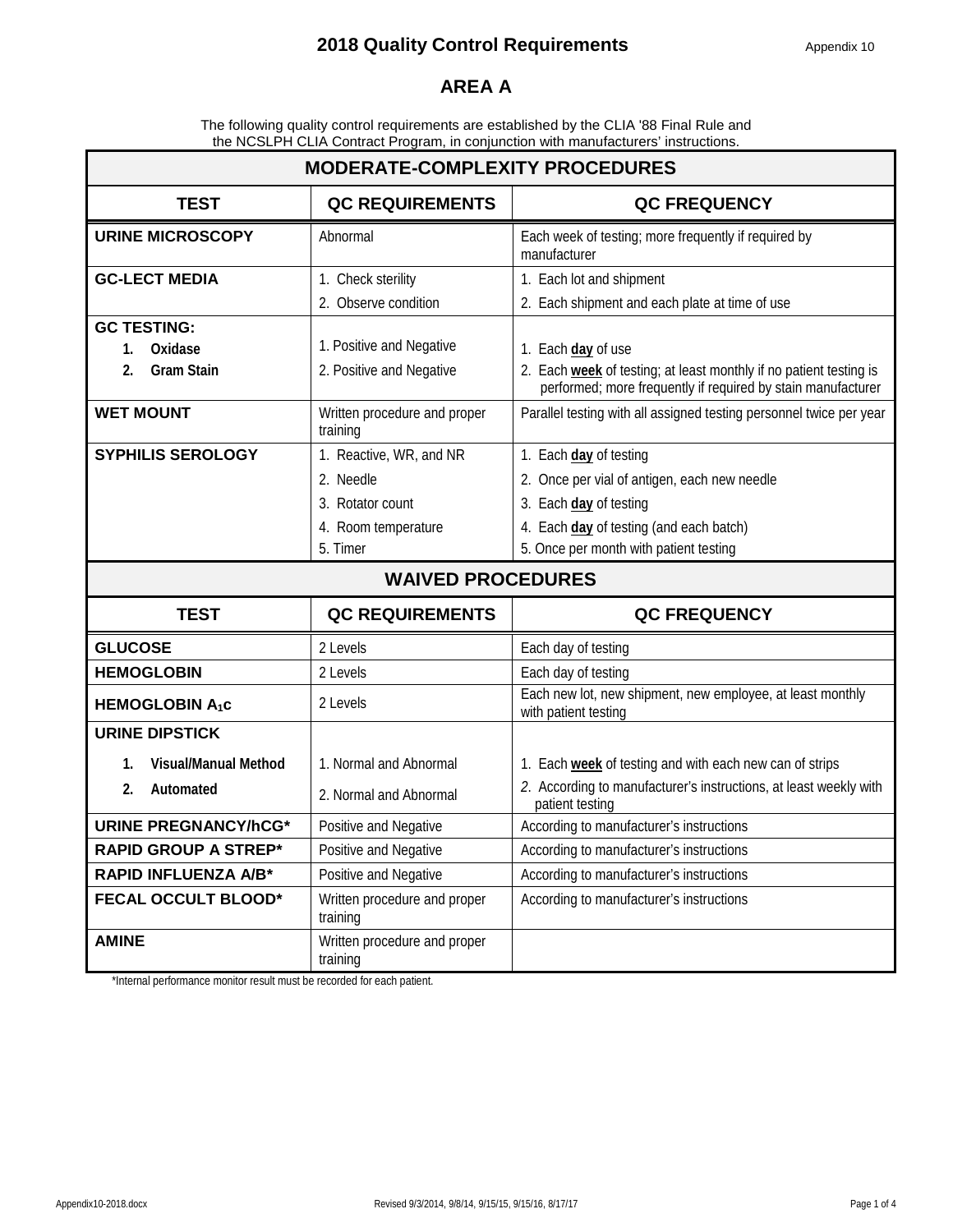#### **AREA B**

The following quality control requirements are established by the CLIA '88 Final Rule and the NCSLPH CLIA Contract Program, in conjunction with manufacturers' instructions.

| <b>MODERATE-COMPLEXITY PROCEDURES</b> |                                          |                                                                                                                                       |  |  |
|---------------------------------------|------------------------------------------|---------------------------------------------------------------------------------------------------------------------------------------|--|--|
| <b>TEST</b>                           | <b>QC REQUIREMENTS</b>                   | <b>QC FREQUENCY</b>                                                                                                                   |  |  |
| <b>URINE MICROSCOPY</b>               | Abnormal                                 | Each week of testing; more frequently if required by<br>manufacturer                                                                  |  |  |
| <b>GC-LECT MEDIA</b>                  | 1. Check sterility                       | 1. Each lot and shipment                                                                                                              |  |  |
|                                       | 2. Observe condition                     | 2. Each shipment and each plate at time of use                                                                                        |  |  |
| <b>GC TESTING:</b>                    |                                          |                                                                                                                                       |  |  |
| Oxidase<br>1.                         | 1. Positive and Negative                 | 1. Each day of use                                                                                                                    |  |  |
| <b>Gram Stain</b><br>2.               | 2. Positive and Negative                 | 2. Each week of testing; at least monthly if no patient testing<br>is performed; more frequently if required by stain<br>manufacturer |  |  |
| <b>WET MOUNT</b>                      | Written procedure and proper<br>training | Parallel testing with all assigned testing personnel twice per<br>year                                                                |  |  |
| <b>SYPHILIS SEROLOGY</b>              | 1. Reactive, WR, and NR                  | 1. Each day of testing                                                                                                                |  |  |
|                                       | 2. Needle                                | 2. Once per vial of antigen, each new needle                                                                                          |  |  |
|                                       | 3. Rotator count                         | 3. Each day of testing                                                                                                                |  |  |
|                                       | 4. Room temperature                      | 4. Each day of testing (and each batch)                                                                                               |  |  |
|                                       | 5. Timer                                 | 5. Once per month with patient testing                                                                                                |  |  |
|                                       | <b>WAIVED PROCEDURES</b>                 |                                                                                                                                       |  |  |
| <b>TEST</b>                           | <b>QC REQUIREMENTS</b>                   | <b>QC FREQUENCY</b>                                                                                                                   |  |  |
| <b>CHOLESTEROL, TOTAL</b>             | 2 Levels                                 | Each new lot and new shipment                                                                                                         |  |  |
| <b>GLUCOSE</b>                        | 2 Levels                                 | Each day of testing                                                                                                                   |  |  |
| <b>HEMOGLOBIN</b>                     | 2 Levels                                 | Each day of testing                                                                                                                   |  |  |
| <b>HEMOGLOBIN A1C</b>                 | 2 Levels                                 | Each new lot, new shipment, new employee, at least monthly<br>with patient testing                                                    |  |  |
| <b>URINE DIPSTICK</b>                 |                                          |                                                                                                                                       |  |  |
| <b>Visual/Manual Method</b><br>1.     | 1. Normal and Abnormal                   | 1. Each week of testing and with each new can of strips                                                                               |  |  |
| Automated<br>2.                       | 2. Normal and Abnormal                   | 2. According to manufacturer's instructions, at least weekly<br>with patient testing                                                  |  |  |
| <b>URINE PREGNANCY/hCG*</b>           | Positive and Negative                    | According to manufacturer's instructions                                                                                              |  |  |
| <b>RAPID GROUP A STREP*</b>           | Positive and Negative                    | According to manufacturer's instructions                                                                                              |  |  |
| <b>FECAL OCCULT BLOOD*</b>            | Written procedure and proper<br>training | According to manufacturer's instructions                                                                                              |  |  |
| <b>AMINE</b>                          | Written procedure and proper<br>training |                                                                                                                                       |  |  |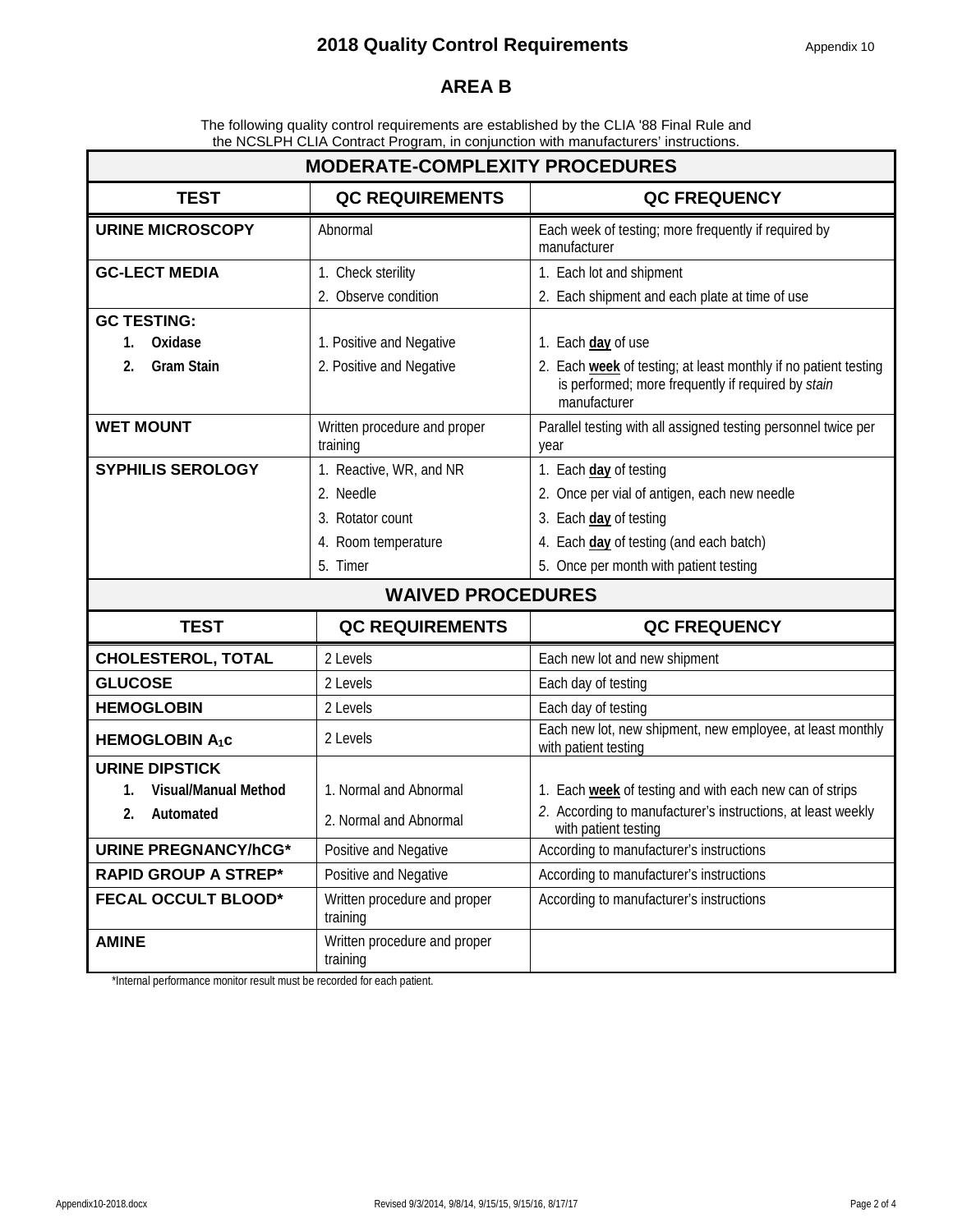### **AREA C**

The following quality control requirements are established by the CLIA '88 Final Rule and the NCSLPH CLIA Contract Program, in conjunction with manufacturers' instructions.

| <b>MODERATE-COMPLEXITY PROCEDURES</b> |                                          |                                                                                                                                       |  |  |  |
|---------------------------------------|------------------------------------------|---------------------------------------------------------------------------------------------------------------------------------------|--|--|--|
| <b>TEST</b>                           | <b>QC REQUIREMENTS</b>                   | <b>QC FREQUENCY</b>                                                                                                                   |  |  |  |
| <b>URINE MICROSCOPY</b>               | Abnormal                                 | Each week of testing; more frequently if required by<br>manufacturer                                                                  |  |  |  |
| <b>GC-LECT MEDIA</b>                  | 1. Check sterility                       | 1. Each lot and shipment                                                                                                              |  |  |  |
|                                       | 2. Observe condition                     | 2. Each shipment and each plate at time of use                                                                                        |  |  |  |
| <b>GC TESTING:</b>                    |                                          |                                                                                                                                       |  |  |  |
| Oxidase<br>1.                         | 1. Positive and Negative                 | 1. Each day of use                                                                                                                    |  |  |  |
| <b>Gram Stain</b><br>2.               | 2. Positive and Negative                 | 2. Each week of testing; at least monthly if no patient<br>testing is performed; more frequently if required by stain<br>manufacturer |  |  |  |
| <b>WET MOUNT</b>                      | Written procedure and proper<br>training | Parallel testing with all assigned testing personnel twice per<br>year                                                                |  |  |  |
| <b>SYPHILIS SEROLOGY</b>              | 1. Reactive, WR, and NR                  | 1. Each day of testing                                                                                                                |  |  |  |
|                                       | 2. Needle                                | 2. Once per vial of antigen, each new needle                                                                                          |  |  |  |
|                                       | 3. Rotator count                         | 3. Each day of testing                                                                                                                |  |  |  |
|                                       | 4. Room temperature                      | 4. Each day of testing (and each batch)                                                                                               |  |  |  |
|                                       | 5. Timer                                 | 5. Once per month with patient testing                                                                                                |  |  |  |
|                                       | <b>WAIVED PROCEDURES</b>                 |                                                                                                                                       |  |  |  |
| <b>TEST</b>                           | <b>QC REQUIREMENTS</b>                   | <b>QC FREQUENCY</b>                                                                                                                   |  |  |  |
| <b>GLUCOSE</b>                        | 2 Levels                                 | Each day of testing                                                                                                                   |  |  |  |
| <b>HEMOGLOBIN</b>                     | 2 Levels                                 | Each day of testing                                                                                                                   |  |  |  |
| <b>HEMOGLOBIN A<sub>1</sub>c</b>      | 2 Levels                                 | Each new lot, new shipment, new employee, at least<br>monthly with patient testing                                                    |  |  |  |
| <b>URINE DIPSTICK</b>                 |                                          |                                                                                                                                       |  |  |  |
| 1. Visual/Manual Method               | 1. Normal and Abnormal                   | 1. Each week of testing and with each new can of strips                                                                               |  |  |  |
| 2. Automated                          | 2. Normal and Abnormal                   | 2. According to manufacturer's instructions, at least weekly<br>with patient testing                                                  |  |  |  |
| <b>URINE PREGNANCY/hCG*</b>           | Positive and Negative                    | According to manufacturer's instructions                                                                                              |  |  |  |
| <b>RAPID GROUP A STREP*</b>           | Positive and Negative                    | According to manufacturer's instructions                                                                                              |  |  |  |
| <b>RAPID INFLUENZA A/B*</b>           | Positive and Negative                    | According to manufacturer's instructions                                                                                              |  |  |  |
| <b>FECAL OCCULT BLOOD*</b>            | Written procedure and proper<br>training | According to manufacturer's instructions                                                                                              |  |  |  |
| <b>AMINE</b>                          | Written procedure and proper<br>training |                                                                                                                                       |  |  |  |